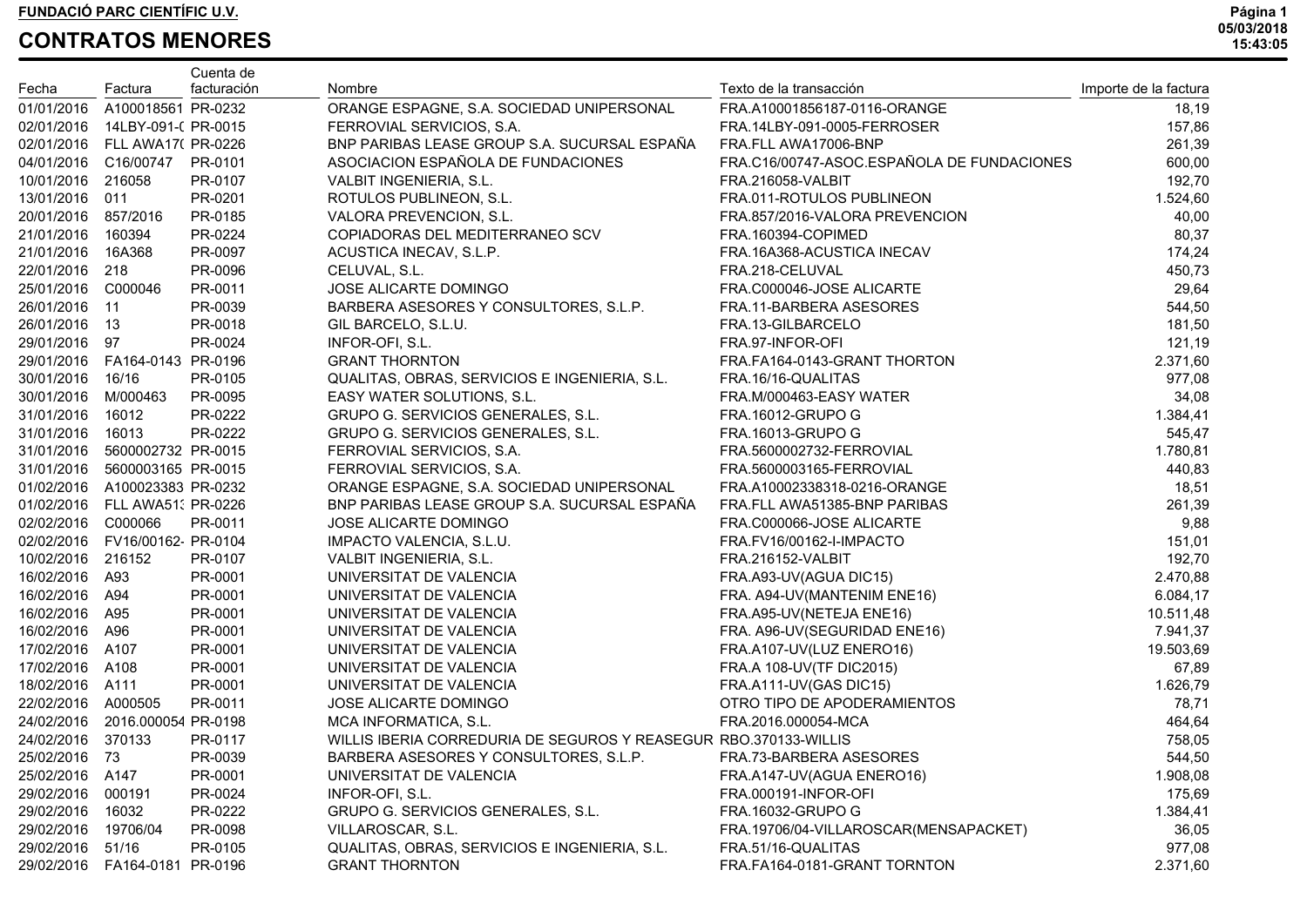|                     |                                | Cuenta de   |                                                |                                            |                       |
|---------------------|--------------------------------|-------------|------------------------------------------------|--------------------------------------------|-----------------------|
| Fecha               | Factura                        | facturación | Nombre                                         | Texto de la transacción                    | Importe de la factura |
| 29/02/2016          | M/002300                       | PR-0095     | EASY WATER SOLUTIONS, S.L.                     | FRA.M/002300-EASY WATER                    | 67,36                 |
| 01/03/2016          | 161328                         | PR-0224     | COPIADORAS DEL MEDITERRANEO SCV                | FRA.161328-COPIMED                         | 300,07                |
|                     | 01/03/2016 A100028146 PR-0232  |             | ORANGE ESPAGNE, S.A. SOCIEDAD UNIPERSONAL      | FRA.A10002814661-0316-ORANGE               | 18,00                 |
|                     | 01/03/2016 FLLAWA863 PR-0226   |             | BNP PARIBAS LEASE GROUP S.A. SUCURSAL ESPAÑA   | FRA.FLLAWA86303-BNP PARIBAS                | 261,39                |
| 02/03/2016 A170     |                                | PR-0001     | UNIVERSITAT DE VALENCIA                        | FRA.A170-UV(TF ENERO2016)                  | 58,62                 |
| 04/03/2016 262      |                                | PR-0031     | <b>GRAFICAS RIVER, S.L.</b>                    | FRA.262-GRAFICAS RIVER                     | 157,30                |
| 07/03/2016 A160129  |                                | PR-0222     | GRUPO G. SERVICIOS GENERALES, S.L.             | FRA.A160129-GRUP VIADA MATARO              | 544,98                |
| 07/03/2016 A171     |                                | PR-0001     | UNIVERSITAT DE VALENCIA                        | FRA.A171-UV(GAS ENERO16)                   | 2.409,68              |
| 10/03/2016 216241   |                                | PR-0107     | VALBIT INGENIERIA, S.L.                        | FRA.216241-VALBIT                          | 192,70                |
| 10/03/2016 216253   |                                | PR-0107     | VALBIT INGENIERIA, S.L.                        | <b>FRA.216253-VALBIT</b>                   | 300,08                |
|                     | 11/03/2016 ES-2016-528 PR-0236 |             | AMAZON EU, S.À.R.L.                            | FRA.ES-2016-5288004-AMAZON(RADIADOR ORBEGO | 56,61                 |
|                     | 11/03/2016 ES-2016-528 PR-0236 |             | AMAZON EU, S.À.R.L.                            | FRA.ES-2016-5288008-AMAZON(RADIADOR ORBEGO | 63,13                 |
|                     | 11/03/2016 ES-2016-52 PR-0236  |             | AMAZON EU, S.À.R.L.                            | FRA.ES-2016-5288018-AMAZON(RADIADOR ORBEGO | 56,61                 |
|                     | 11/03/2016 ES-2016-528 PR-0236 |             | AMAZON EU, S.À.R.L.                            | FRA.ES-2016-5288351-AMAZON(RADIADOR ORBEGO | 66,18                 |
|                     | 11/03/2016 ES-2016-528 PR-0236 |             | AMAZON EU, S.À.R.L.                            | FRA.ES-2016-5288353-AMAZON(RADIADOR ORBEGO | 56,61                 |
| 14/03/2016 A278     |                                | PR-0001     | UNIVERSITAT DE VALENCIA                        | FRA.A278-UV(MANTEN. FEB16)                 | 6.084,17              |
| 14/03/2016 A279     |                                | PR-0001     | UNIVERSITAT DE VALENCIA                        | REGULARIZ.CECT-NETEJA MAR16                | 10.511,48             |
| 14/03/2016 A280     |                                | PR-0001     | UNIVERSITAT DE VALENCIA                        | REGULAR. CECT-SEGURIT. FEB16               | 7.941,37              |
| 21/03/2016 A281     |                                | PR-0001     | UNIVERSITAT DE VALENCIA                        | FRA.A281-UV(LUZ FEB16)                     | 25.962,61             |
| 22/03/2016 1125     |                                | PR-0096     | CELUVAL, S.L.                                  | FRA.1125-CELUVAL                           | 450,73                |
| 25/03/2016 118      |                                | PR-0018     | GIL BARCELO, S.L.U.                            | FRA.118-GILBARCELO                         | 181,50                |
| 25/03/2016 127      |                                | PR-0039     | BARBERA ASESORES Y CONSULTORES, S.L.P.         | FRA.127-BARBERA ASESORES                   | 544,50                |
| 31/03/2016 16047    |                                | PR-0222     | GRUPO G. SERVICIOS GENERALES, S.L.             | <b>FRA.16047-GRUPO G</b>                   | 1.384,41              |
| 31/03/2016 16048    |                                | PR-0222     | GRUPO G. SERVICIOS GENERALES, S.L.             | FRA.16048-GRUPO G                          | 77,92                 |
| 31/03/2016 161895   |                                | PR-0224     | COPIADORAS DEL MEDITERRANEO SCV                | FRA.161895-COPIMED                         | 261,15                |
| 31/03/2016          | 19778/04                       | PR-0098     | VILLAROSCAR, S.L.                              | FRA.19778/04-VILLAROSCAR(MENSAPACKET)      | 33,90                 |
| 31/03/2016 807      |                                | PR-0039     | BARBERA ASESORES Y CONSULTORES, S.L.P.         | FRA.807-BARBERA(NOV12)                     | 502,15                |
| 31/03/2016 87/13    |                                | PR-0105     | QUALITAS, OBRAS, SERVICIOS E INGENIERIA, S.L.  | FRA.87/13-QUALITAS                         | 977,08                |
|                     | 31/03/2016  FA164-0217         | PR-0196     | <b>GRANT THORNTON</b>                          | FRA.FA164-0217-GRANT THORNTON              | 1.620,84              |
| 31/03/2016 M/004520 |                                | PR-0095     | EASY WATER SOLUTIONS, S.L.                     | FRA.M/004520-EASY WATER                    | 38,82                 |
| 01/04/2016 328      |                                | PR-0024     | INFOR-OFI, S.L.                                | FRA.328-INFOR-OFI                          | 52,60                 |
|                     | 01/04/2016 A100032866 PR-0232  |             | ORANGE ESPAGNE, S.A. SOCIEDAD UNIPERSONAL      | FRA.A10003286694-0416-ORANGE               | 18,00                 |
|                     | 01/04/2016 FLL AWB25! PR-0226  |             | BNP PARIBAS LEASE GROUP S.A. SUCURSAL ESPAÑA   | FRA.FLL AWB25521-BNP                       | 261,39                |
| 03/04/2016 56/2016  |                                | PR-0238     | ASOCIACION DE PARQ. CIENTIFICOS Y TECNOLOGICOS | FRA.56/2016-APTE                           | 1.723,29              |
|                     | 05/04/2016 FV16/00498 PR-0104  |             | IMPACTO VALENCIA, S.L.U.                       | FRA.FV16/00498-I-IMPACTO(MESAS)            | 652,43                |
| 10/04/2016 216320   |                                | PR-0107     | VALBIT INGENIERIA, S.L.                        | FRA.216320-VALBIT                          | 192,70                |
| 12/04/2016 A353'    |                                | PR-0001     | UNIVERSITAT DE VALENCIA                        | FRA.A353-UV(MANT. MAR16)                   | 6.084,17              |
| 12/04/2016          | A354'                          | PR-0001     | UNIVERSITAT DE VALENCIA                        | FRA.A354'-UV(NETEJA MAR16)                 | 10.511,48             |
| 12/04/2016          | A355                           | PR-0001     | UNIVERSITAT DE VALENCIA                        | FRA.A355-UV(SEGURIDAD MAR16)               | 7.941,37              |
| 12/04/2016          | A356                           | PR-0001     | UNIVERSITAT DE VALENCIA                        | FRA.A356-UV(TF FEB16)                      | 61,25                 |
| 12/04/2016          | A360'                          | PR-0001     | UNIVERSITAT DE VALENCIA                        | FRA.A360'-UV(GAS FEB16)                    | 2.053,90              |
| 14/04/2016          | A382                           | PR-0001     | UNIVERSITAT DE VALENCIA                        | FRA.A382-UV(AGUA FEB16)                    | 2.127,34              |
| 19/04/2016          | 16A383                         | PR-0097     | ACUSTICA INECAV, S.L.P.                        | FRA.16A383-ACUSTICA INECAV                 | 203,28                |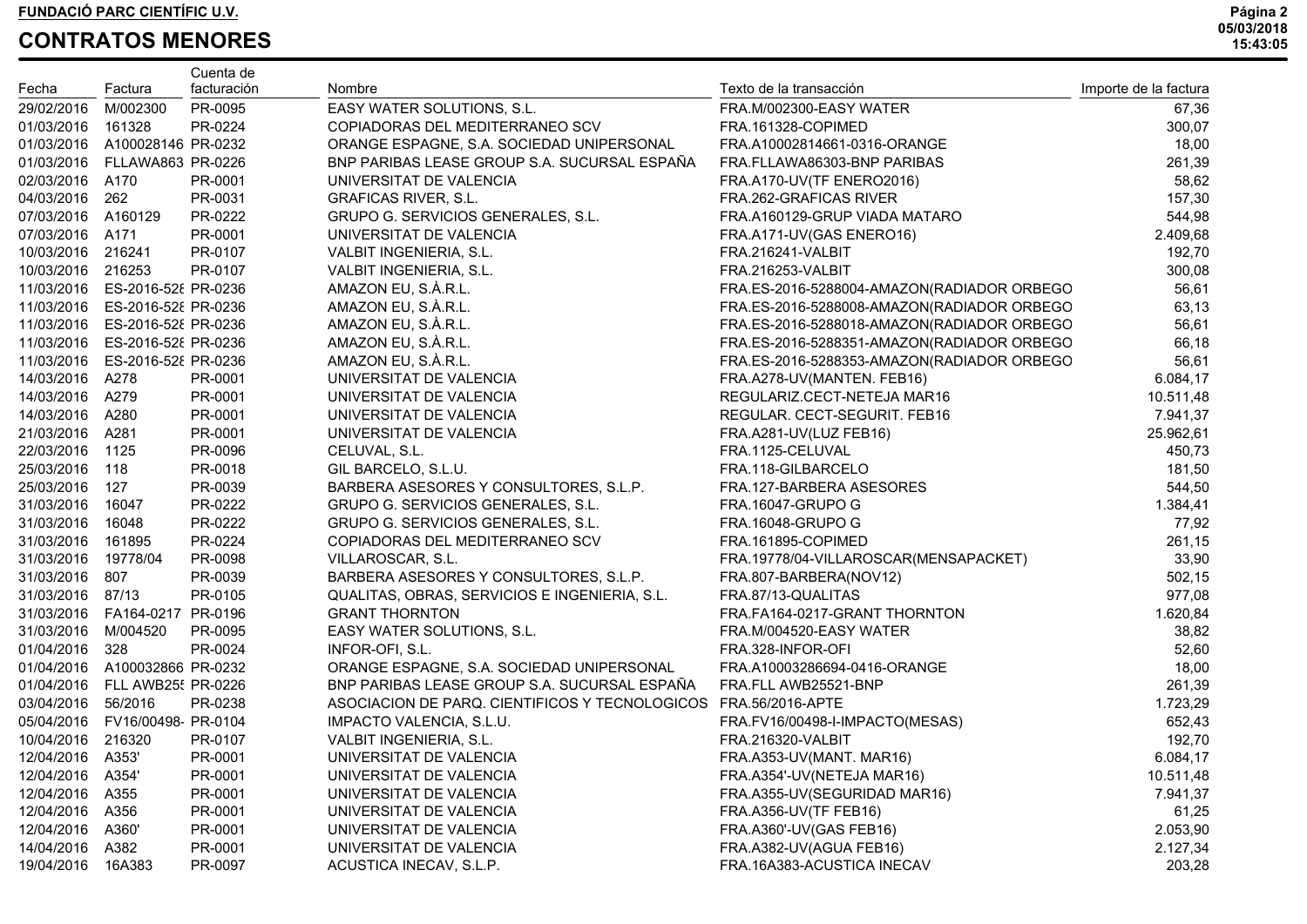|                       |                              | Cuenta de   |                                               |                                              |                       |
|-----------------------|------------------------------|-------------|-----------------------------------------------|----------------------------------------------|-----------------------|
| Fecha                 | Factura                      | facturación | Nombre                                        | Texto de la transacción                      | Importe de la factura |
| 20/04/2016            | A383                         | PR-0001     | UNIVERSITAT DE VALENCIA                       | FRA.A383-UV(TF NO IP-ENE-MARZ16)             | 184,35                |
| 20/04/2016            | P3072                        | PR-0102     | HOSTELERIA INTOS, S.L.                        | FRA.P3072-HOSTELERIA INTOS                   | 13,00                 |
| 22/04/2016            | 1473/2014                    | PR-0239     | CONSTANZA ALIÑO DIAZ-TERAN                    | PROC.MONIT.1473/2014-CONSTANZA ALIÑO DIAZ-TE | 42,35                 |
| 22/04/2016            | 180/2015                     | PR-0239     | CONSTANZA ALIÑO DIAZ-TERAN                    | PROC.MONIT.180/2015-CONSTANZA ALIÑO DIAZ-TEF | 42,35                 |
| 22/04/2016 A160129    |                              | PR-0222     | GRUPO G. SERVICIOS GENERALES, S.L.            |                                              | $-544,98$             |
| 22/04/2016 A160129    |                              | PR-0193     | GRUP VIADA MATARO, S.L.                       | FRA.A160129-GRUP VIADA                       | 544,98                |
| 25/04/2016            | 169                          | PR-0018     | GIL BARCELO, S.L.U.                           | FRA. 169-GIL BARCELO                         | 181,50                |
| 25/04/2016            | 180                          | PR-0039     | BARBERA ASESORES Y CONSULTORES, S.L.P.        | FRA.180-BARBERA ASESORES                     | 544,50                |
| 28/04/2016  F16/00225 |                              | PR-0101     | ASOCIACION ESPAÑOLA DE FUNDACIONES            | FRA.F16/00225-ASOC.ESPA.FUNDACIONES          | 50,00                 |
| 29/04/2016            | 162505                       | PR-0224     | COPIADORAS DEL MEDITERRANEO SCV               | FRA.162505-COPIMED                           | 172,41                |
| 29/04/2016            | 459                          | PR-0024     | INFOR-OFI, S.L.                               | FRA.459-INFOR-OFI                            | 446,36                |
| 30/04/2016            | 121/16                       | PR-0105     | QUALITAS, OBRAS, SERVICIOS E INGENIERIA, S.L. | FRA.121/16-QUALITAS                          | 977,08                |
| 30/04/2016            | 16066                        | PR-0222     | GRUPO G. SERVICIOS GENERALES, S.L.            | <b>FRA.16066-GRUPO G</b>                     | 1.384,41              |
| 30/04/2016            | 16067                        | PR-0222     | GRUPO G. SERVICIOS GENERALES, S.L.            | <b>FRA.16067-GRUPO G</b>                     | 155,85                |
| 30/04/2016            | M/006923                     | PR-0095     | EASY WATER SOLUTIONS, S.L.                    | FRA.M/006923-EASY WATER                      | 38,82                 |
| 01/05/2016            | A100037578 PR-0232           |             | ORANGE ESPAGNE, S.A. SOCIEDAD UNIPERSONAL     | FRA.A10003757872-0516-ORANGE                 | 18,77                 |
| 03/05/2016            | 16/127                       | PR-0033     | ECRAN COMUNICACIONES MULTIMEDIA, S.L.         | FRA.16/127-ECRAN                             | 30,25                 |
| 03/05/2016            | 16A387                       | PR-0097     | ACUSTICA INECAV, S.L.P.                       | FRA.16A387-ACUSTICA INECAV                   | 145,20                |
| 04/05/2016 B-467      |                              | PR-0240     | COLEGIO ECONOMISTAS VALENCIA                  | FRA.B-467-COEV                               | 288,00                |
|                       | 05/05/2016 FLLAWB636 PR-0226 |             | BNP PARIBAS LEASE GROUP S.A. SUCURSAL ESPAÑA  | FRA.FLLAWB63615-BNP                          | 261,39                |
| 06/05/2016 P3085      |                              | PR-0102     | HOSTELERIA INTOS, S.L.                        | FRA.P3085-HOSTELERIA INTOS                   | 19,50                 |
| 09/05/2016 A549       |                              | PR-0001     | UNIVERSITAT DE VALENCIA                       | FRA.A549-UV(LUZ MARZO16)                     | 20.457,39             |
| 09/05/2016 A550'      |                              | PR-0001     | UNIVERSITAT DE VALENCIA                       | FRA.A550-UV(MANTENIMENTE ABRIL16)            | 6.084,17              |
| 09/05/2016 A551'      |                              | PR-0001     | UNIVERSITAT DE VALENCIA                       | FRA.A551'-UV(SEGURIDAD ABR16)                | 7.941,37              |
| 10/05/2016 216395     |                              | PR-0107     | VALBIT INGENIERIA, S.L.                       | <b>FRA.216395-VALBIT</b>                     | 192,70                |
| 16/05/2016            | 1950                         | PR-0096     | CELUVAL, S.L.                                 | FRA.1950-CELUVAL                             | 450,73                |
| 16/05/2016 A564       |                              | PR-0001     | UNIVERSITAT DE VALENCIA                       | FRA.A564-UV(NETEJA ABR16)                    | 10.511,48             |
| 16/05/2016            | A565                         | PR-0001     | UNIVERSITAT DE VALENCIA                       | FRA.A565-UV(AGUA MARZ16)                     | 2.235,82              |
| 17/05/2016            | A595                         | PR-0001     | UNIVERSITAT DE VALENCIA                       | FRA.A595-UV(GAS MARZ16)                      | 1.909,97              |
| 18/05/2016            | A602                         | PR-0001     | UNIVERSITAT DE VALENCIA                       | FRA.A602-UV(LUZ ABRIL16)                     | 19.997,40             |
| 19/05/2016            | A606                         | PR-0001     | UNIVERSITAT DE VALENCIA                       | FRA.A606-UV(TF MARZO16)                      | 77,30                 |
| 23/05/2016            | 16A392                       | PR-0097     | ACUSTICA INECAV, S.L.P.                       | FRA.16A392-ACUSTICA INECAV                   | 641,30                |
| 24/05/2016            | 130                          | PR-0021     | UNIFORMIDAD LABORAL UNILEVANTE, S.L.          | FRA.130-UNIFORMIDAD LABORAL UNILEVANTE       | 613,47                |
| 25/05/2016            | 221                          | PR-0018     | GIL BARCELO, S.L.U.                           | FRA.221-GILBARCELO                           | 181,50                |
| 25/05/2016            | 245                          | PR-0039     | BARBERA ASESORES Y CONSULTORES, S.L.P.        | FRA.245-BARBERA ASESORES                     | 544,50                |
| 26/05/2016 A639       |                              | PR-0001     | UNIVERSITAT DE VALENCIA                       | FRA.A639-UV(AGUA ABR16)                      | 1.666,65              |
| 26/05/2016 A640       |                              | PR-0001     | UNIVERSITAT DE VALENCIA                       | FRA.A640-UV(GAS ABRIL16)                     | 306,44                |
| 30/05/2016            | 1600093                      | PR-0023     | CHEQUEGUAY S.L.U.                             | FRA.1600093-CHEQUGUAY                        | 302,50                |
| 30/05/2016 31         |                              | PR-0241     | SANTIAGO SANSATURNINO SULTAN                  | FRA.31-SANTIAGO SANSATURNINO(EXP.16)         | 786,50                |
| 31/05/2016            | 16086                        | PR-0222     | GRUPO G. SERVICIOS GENERALES, S.L.            | <b>FRA.16086-GRUPO G</b>                     | 1.384,41              |
| 31/05/2016            | 16087                        | PR-0222     | GRUPO G. SERVICIOS GENERALES, S.L.            | FRA.16087-GRUPO G                            | 545,47                |
| 31/05/2016            | 166/16                       | PR-0105     | QUALITAS, OBRAS, SERVICIOS E INGENIERIA, S.L. | FRA.166/16-QUALITAS                          | 977,08                |
| 31/05/2016 A16086     |                              | PR-0242     | ART I ESPORT 2015, S.L.                       | FRA.A16086-ART I ESPORT(EXP.16)              | 181,50                |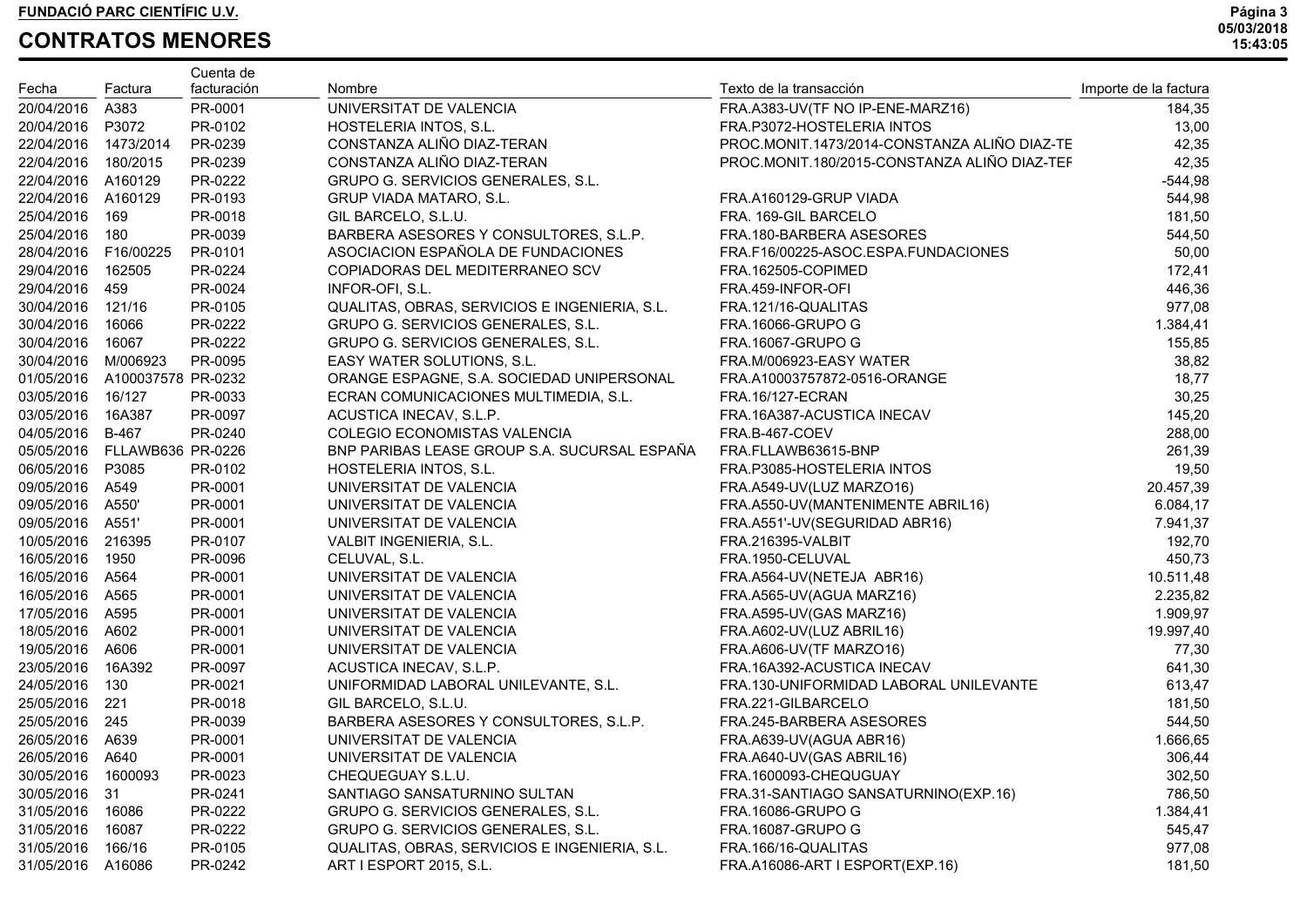|                      |                               | Cuenta de   |                                               |                                               |                       |
|----------------------|-------------------------------|-------------|-----------------------------------------------|-----------------------------------------------|-----------------------|
| Fecha                | Factura                       | facturación | Nombre                                        | Texto de la transacción                       | Importe de la factura |
| 31/05/2016           | M/009011                      | PR-0095     | EASY WATER SOLUTIONS, S.L.                    | FRA.M/009011-EASY WATER                       | 48,40                 |
|                      | 01/06/2016 FLL AWC094 PR-0226 |             | BNP PARIBAS LEASE GROUP S.A. SUCURSAL ESPAÑA  | FRA.FLL AWC09432-BNP PARIBAS                  | 261,39                |
| 06/06/2016 1826/2016 |                               | PR-0151     | MIGUEL LORENZO SANCHEZ                        | FRA.1826/2016-MIGUEL LORENZO                  | 413,40                |
|                      | 06/06/2016 A100042280 PR-0232 |             | ORANGE ESPAGNE, S.A. SOCIEDAD UNIPERSONAL     | FRA.A10004228036-ORANGE                       | 18,00                 |
| 08/06/2016 163547    |                               | PR-0224     | COPIADORAS DEL MEDITERRANEO SCV               | FRA.163547-COPIMED(EXP.16)                    | 443,32                |
| 09/06/2016 3766004   |                               | PR-0243     | <b>TECTAKE GMBH</b>                           | FRA.3766004-TECTAKE                           | 209,97                |
| 10/06/2016 16A400    |                               | PR-0097     | ACUSTICA INECAV, S.L.P.                       | FRA.16A400-ACUSTICA INECAV                    | 87,12                 |
| 10/06/2016 216473    |                               | PR-0107     | VALBIT INGENIERIA, S.L.                       | FRA.216473-VALBIT                             | 192,70                |
| 15/06/2016 S72       |                               | PR-0001     | UNIVERSITAT DE VALENCIA                       | FRA.S72-UV(REPERCUSION POLIZA SEGUROS 2014.   | 8.239,33              |
| 16/06/2016 A807      |                               | PR-0001     | UNIVERSITAT DE VALENCIA                       | FRA.A807-UV(SEGURIDAD MAY16)                  | 7.941,37              |
| 16/06/2016 A808      |                               | PR-0001     | UNIVERSITAT DE VALENCIA                       | FRA.A808-U.V(MANTENIMIENTO MAY16)             | 6.084,17              |
| 16/06/2016 A809      |                               | PR-0001     | UNIVERSITAT DE VALENCIA                       | FRA.A809-UV(NETEJA MAY16)                     | 10.511,48             |
| 16/06/2016 A810      |                               | PR-0001     | UNIVERSITAT DE VALENCIA                       | FRA.A810-UV(TF ABR16)                         | 71,39                 |
| 17/06/2016 A814      |                               | PR-0001     | UNIVERSITAT DE VALENCIA                       | FRA.A814-UV(LUZ MAY16)                        | 22.267,07             |
| 17/06/2016 F44149    |                               | PR-0245     | INFORTELECOM HOSTING, S.L.                    | FRA.F44149-INFORTELECOM                       | 384,78                |
| 22/06/2016 A08373    |                               | PR-0244     | IMPRENTA RAPIDA LLORENS, S.L.                 | FRA.A08373-LLORENS(TARJETAS)                  | 90,75                 |
| 25/06/2016 271       |                               | PR-0018     | GIL BARCELO, S.L.U.                           | FRA.271-GIL BARCELO                           | 181,50                |
| 25/06/2016 313       |                               | PR-0039     | BARBERA ASESORES Y CONSULTORES, S.L.P.        | FRA.313-BARBERA ASESORES                      | 544,50                |
| 28/06/2016 164119    |                               | PR-0224     | COPIADORAS DEL MEDITERRANEO SCV               | FRA.164119-COPIMED                            | 240,35                |
| 29/06/2016 20801     |                               | PR-0246     | SOLUCIONES TECNICAS ELECTRONICAS, S.L.        | FRA.20801-SOTELEC                             | 32,62                 |
| 29/06/2016 A885      |                               | PR-0001     | UNIVERSITAT DE VALENCIA                       | FRA.A885-UV(AGUA MAY16)                       | 2.025,40              |
| 29/06/2016 A886      |                               | PR-0001     | UNIVERSITAT DE VALENCIA                       | FRA.A886-UV(TF MAY16)                         | 104,07                |
| 29/06/2016 A887      |                               | PR-0001     | UNIVERSITAT DE VALENCIA                       | FRA.A887-UV(GAS MAY16)                        | 178,50                |
| 30/06/2016 16108     |                               | PR-0222     | GRUPO G. SERVICIOS GENERALES, S.L.            | FRA.16108-GRUPO G                             | 1.863,93              |
| 30/06/2016 20114/04  |                               | PR-0098     | VILLAROSCAR, S.L.                             | FRA.20114/04-VILLAROSCAR(MENSAPACKET)         | 21,49                 |
| 30/06/2016 214/16    |                               | PR-0105     | QUALITAS, OBRAS, SERVICIOS E INGENIERIA, S.L. | FRA.214/16-QUALITAS                           | 977,08                |
|                      | 30/06/2016 34314/2016 PR-0185 |             | VALORA PREVENCION, S.L.                       | FRA.34314/2016-VALORA PREVENCION              | 1.818,63              |
|                      | 30/06/2016 34566/2016 PR-0185 |             | VALORA PREVENCION, S.L.                       | FRA.34566/2016-ACT. PREV. DE CARACTER SANITAF | 149,80                |
| 30/06/2016 772       |                               | PR-0024     | INFOR-OFI, S.L.                               | FRA.772-INFOR-OFI                             | 36,52                 |
| 30/06/2016 M/011341  |                               | PR-0095     | EASY WATER SOLUTIONS, S.L.                    | FRA.M/011341-EASY WATER                       | 55,46                 |
|                      | 01/07/2016 5600012201 PR-0015 |             | FERROVIAL SERVICIOS, S.A.                     | FRA.5600012201-FERROVIAL                      | 1.909,25              |
| 01/07/2016 A08850    |                               | PR-0244     | IMPRENTA RAPIDA LLORENS, S.L.                 | FRA. A08850-LLORENS                           | 153,19                |
|                      | 01/07/2016 A100047030 PR-0232 |             | ORANGE ESPAGNE, S.A. SOCIEDAD UNIPERSONAL     | FRA.A10004703046-0716-ORANGE                  | 18,31                 |
| 05/07/2016 A917      |                               | PR-0001     | UNIVERSITAT DE VALENCIA                       | FRA.A917-UV(MANTENIMIENTO JUN16)              | 6.084,17              |
|                      | 05/07/2016 FLL AWC18 PR-0226  |             | BNP PARIBAS LEASE GROUP S.A. SUCURSAL ESPAÑA  | FRA.FLL AWC18848-BNP PARIBAS                  | 261,39                |
| 08/07/2016 2765      |                               | PR-0096     | CELUVAL, S.L.                                 | FRA.2765-CELUVAL                              | 450,73                |
| 10/07/2016 216559    |                               | PR-0107     | VALBIT INGENIERIA, S.L.                       | FRA.216559-VALBIT                             | 192,70                |
| 14/07/2016 A964      |                               | PR-0001     | UNIVERSITAT DE VALENCIA                       | FRA.A964-UV(GAS JUN16)                        | 43,87                 |
| 14/07/2016           | A965                          | PR-0001     | UNIVERSITAT DE VALENCIA                       | FRA.A965-UV(NATETJA JUN16)                    | 10.511,48             |
| 14/07/2016           | A966                          | PR-0001     | UNIVERSITAT DE VALENCIA                       | FRA.A966-UV(SEGURITAT JUN16)                  | 7.941,37              |
| 19/07/2016           | 1486                          | PR-0248     | PUBLINDAL, S.L.                               | FRA.1486-PUBLINDAL                            | 2.937,88              |
| 25/07/2016           | 320                           | PR-0018     | GIL BARCELO, S.L.U.                           | FRA.320-GILBARCELO                            | 181,50                |
| 25/07/2016           | 375                           | PR-0039     | BARBERA ASESORES Y CONSULTORES, S.L.P.        | FRA.375-BARBERA ASESORES                      | 544,50                |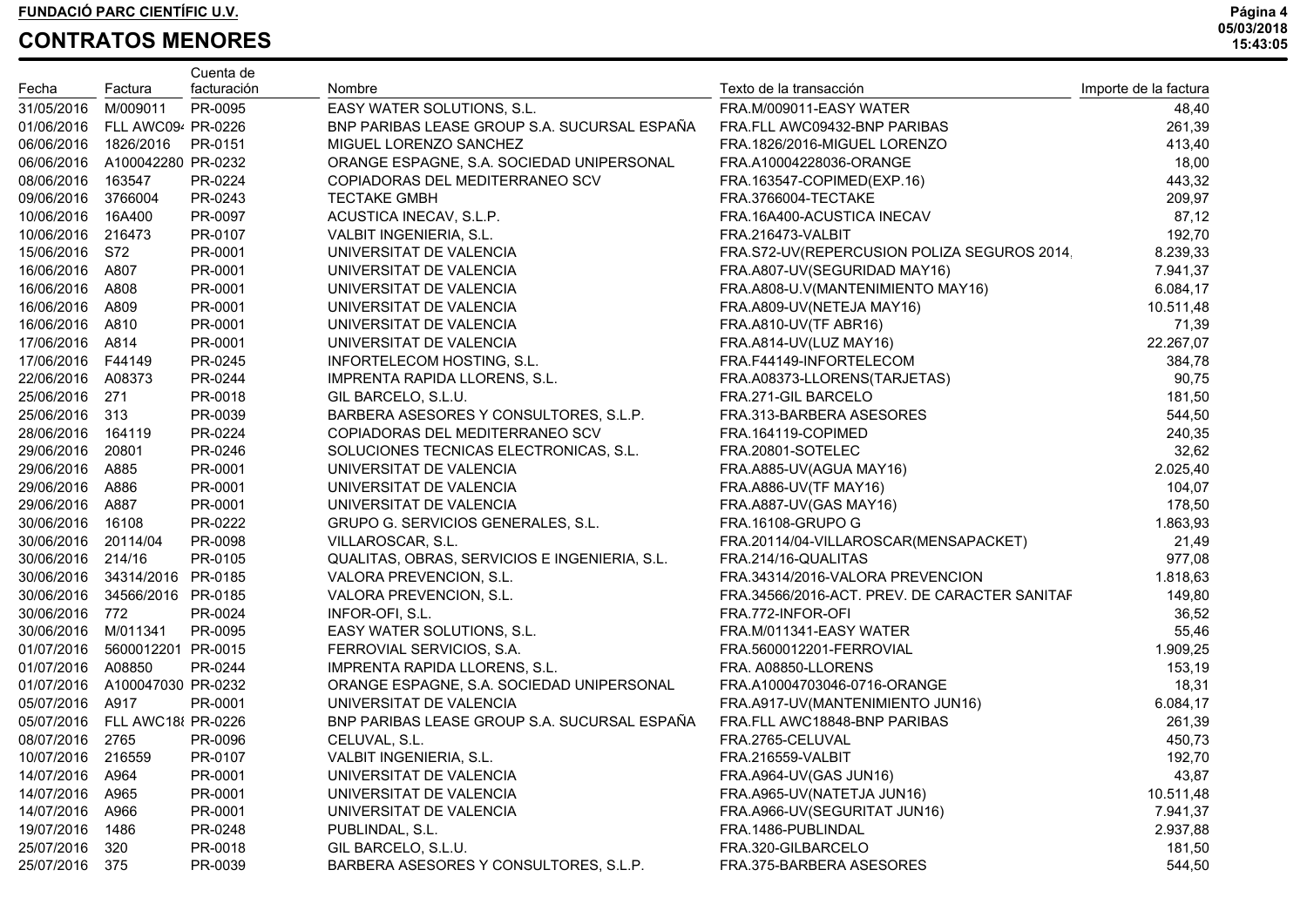|                      |                                | Cuenta de   |                                               |                                    |                       |
|----------------------|--------------------------------|-------------|-----------------------------------------------|------------------------------------|-----------------------|
| Fecha                | Factura                        | facturación | Nombre                                        | Texto de la transacción            | Importe de la factura |
| 26/07/2016           | 129                            | PR-0201     | ROTULOS PUBLINEON, S.L.                       | FRA.129-ROTULOS PUBLINEON          | 205,70                |
| 26/07/2016 16-25-PC  |                                | PR-0203     | QI ENERGY ASSESSMENT, S.L.                    | FRA.16-25-PC GUIA H2020-1-QIENERGY | 6.050,00              |
| 26/07/2016 A 1061    |                                | PR-0001     | UNIVERSITAT DE VALENCIA                       | FRA.A 1061-UV(GAS EDIF.1 JUN16)    | 37,62                 |
| 26/07/2016 A1060     |                                | PR-0001     | UNIVERSITAT DE VALENCIA                       | FRA.A1060-UV(AGUA JUN16)           | 2.151,28              |
| 26/07/2016 A1062     |                                | PR-0001     | UNIVERSITAT DE VALENCIA                       | FRA.A1062-UV(LUZ JUN16)            | 44.915,94             |
| 27/07/2016 164865    |                                | PR-0224     | COPIADORAS DEL MEDITERRANEO SCV               | FRA.164865-COPIMED                 | 180,22                |
| 27/07/2016 A/201     |                                | PR-0099     | IVAC-INSTITUTO DE CERTIFICACION, S.L.         | FRA.A/501-IVAC INST. CERTIF.       | 1.143,45              |
| 29/07/2016 935       |                                | PR-0024     | INFOR-OFI, S.L.                               | FRA.935-INFOR-OFI                  | 187,19                |
| 31/07/2016 16        |                                | PR-0222     | GRUPO G. SERVICIOS GENERALES, S.L.            | <b>FRA.16123-GRUPO G</b>           | 1.779,21              |
| 31/07/2016 258/16    |                                | PR-0105     | QUALITAS, OBRAS, SERVICIOS E INGENIERIA, S.L. | FRA.258/16-QUALITAS                | 977,08                |
| 31/07/2016 M/013853  |                                | PR-0095     | EASY WATER SOLUTIONS, S.L.                    | FRA.M/013853-EASY WATER            | 43,56                 |
|                      | 01/08/2016 A100051781 PR-0232  |             | ORANGE ESPAGNE, S.A. SOCIEDAD UNIPERSONAL     | FRA.A10005178172-0816-ORANGE       | 18,00                 |
|                      | 01/08/2016 FLL AWC54 PR-0226   |             | BNP PARIBAS LEASE GROUP S.A. SUCURSAL ESPAÑA  | FRA.FLL AWC54185-BNP PARIBAS       | 261,39                |
| 10/08/2016 216650    |                                | PR-0107     | VALBIT INGENIERIA, S.L.                       | <b>FRA.216650-VALBIT</b>           | 192,70                |
| 10/08/2016 28761625  |                                | PR-0186     | MOBILIARIO CASTELLONENSE, S.L.                | FRA.28761625-COMAYCO               | 1.270,50              |
| 25/08/2016 434       |                                | PR-0039     | BARBERA ASESORES Y CONSULTORES, S.L.P.        | FRA.434-BARBERA ASESORES           | 544,50                |
| 26/08/2016 369       |                                | PR-0018     | GIL BARCELO, S.L.U.                           | FRA.369-GILBARCELO                 | 181,50                |
| 31/08/2016 16139     |                                | PR-0222     | GRUPO G. SERVICIOS GENERALES, S.L.            | <b>FRA.16139-GRUPO G</b>           | 3.247,76              |
| 31/08/2016 294/16    |                                | PR-0105     | QUALITAS, OBRAS, SERVICIOS E INGENIERIA, S.L. | FRA.294/16-QUALITAS                | 977,08                |
| 31/08/2016 M/016030  |                                | PR-0095     | EASY WATER SOLUTIONS, S.L.                    | FRA.M/016030-EASY WATER            | 57,88                 |
|                      | 01/09/2016 A100056558 PR-0232  |             | ORANGE ESPAGNE, S.A. SOCIEDAD UNIPERSONAL     | FRA.A10005655862-0916-ORANGE       | 19,35                 |
|                      | 01/09/2016 FLL AWD00 PR-0226   |             | BNP PARIBAS LEASE GROUP S.A. SUCURSAL ESPAÑA  | FRA.FLL AWD00409-BNP PARIBAS       | 261,39                |
| 10/09/2016 216721    |                                | PR-0107     | VALBIT INGENIERIA, S.L.                       | FRA.216721-VALBIT                  | 192,70                |
| 12/09/2016 3.439     |                                | PR-0096     | CELUVAL, S.L.                                 | FRA.3.439-CELUVAL                  | 450,73                |
| 12/09/2016 A1152     |                                | PR-0001     | UNIVERSITAT DE VALENCIA                       | FRA.A1152-UV(NETEJA AGT16)         | 10.511,48             |
| 12/09/2016 A1153     |                                | PR-0001     | UNIVERSITAT DE VALENCIA                       | FRA.A1153-UV(MANTENIM. JUL16)      | 6.084,17              |
| 12/09/2016 A1154     |                                | PR-0001     | UNIVERSITAT DE VALENCIA                       | FRA.A1154-UV(NETEJA JUL16)         | 10.511,48             |
| 12/09/2016 A1155'    |                                | PR-0001     | UNIVERSITAT DE VALENCIA                       | FRA.A1155'-UV(SEGURIDAD JUL16)     | 7.941,37              |
| 12/09/2016 A1156     |                                | PR-0001     | UNIVERSITAT DE VALENCIA                       | FRA.A1156-UV(MANTENIM. AGT16)      | 6.084,17              |
| 12/09/2016 A1157'    |                                | PR-0001     | UNIVERSITAT DE VALENCIA                       | FRA.A 1157'-UV(TF JUN16)           | 66,65                 |
| 14/09/2016 146       |                                | PR-0201     | ROTULOS PUBLINEON, S.L.                       | FRA.146-ROTULOS PUBLINEON          | 114,95                |
|                      | 14/09/2016 FV16/01190 PR-0104  |             | IMPACTO VALENCIA, S.L.U.                      | FRA.FV16/01190-I-IMPACTO           | 296,45                |
| 15/09/2016 2016/0100 |                                | PR-0249     | CONNEXT, S.L.                                 | FRA.2016/0100-CONNEXT              | 5.977,40              |
| 15/09/2016 A1165     |                                | PR-0001     | UNIVERSITAT DE VALENCIA                       | FRA.A1165-SEGURITAT(AGT16)         | 7.941,37              |
| 15/09/2016 A1166     |                                | PR-0001     | UNIVERSITAT DE VALENCIA                       | FRA.A1166-UV (LUZ JUL16)           | 38.501,73             |
| 19/09/2016 A1173     |                                | PR-0001     | UNIVERSITAT DE VALENCIA                       | FRA.A1173-UV(AGUA JUL16)           | 1.734,08              |
| 21/09/2016 1677151   |                                | PR-0236     | AMAZON EU, S.À.R.L.                           | FRA.1677151-AMAZON (MICROONDAS)    | 51,53                 |
| 22/09/2016 A1205     |                                | PR-0001     | UNIVERSITAT DE VALENCIA                       | FRA.A1205-UV(LUZ AGT16)            | 21.748,29             |
| 22/09/2016 A1206     |                                | PR-0001     | UNIVERSITAT DE VALENCIA                       | FRA.A1206-UV(TF NO IP AB-JUN16)    | 182,08                |
| 22/09/2016 F46742    |                                | PR-0245     | INFORTELECOM HOSTING, S.L.                    | FRA.F46742-INFORTELECOM            | 12,04                 |
|                      | 23/09/2016  4022004192 PR-0252 |             | HEWLETT-PACKARD INTERNATIONAL BANK PLC.       | FRA.402200419244-HEWLETT-PACKRD    | 247,18                |
|                      | 23/09/2016 C/009048/16 PR-0281 |             | BIVES TOUR S.A.                               | FRA.C/009048/16/04-BIVES TOUR      | 73,00                 |
| 26/09/2016           | 166488                         | PR-0224     | COPIADORAS DEL MEDITERRANEO SCV               | FRA.166488-COPIMED                 | 278,84                |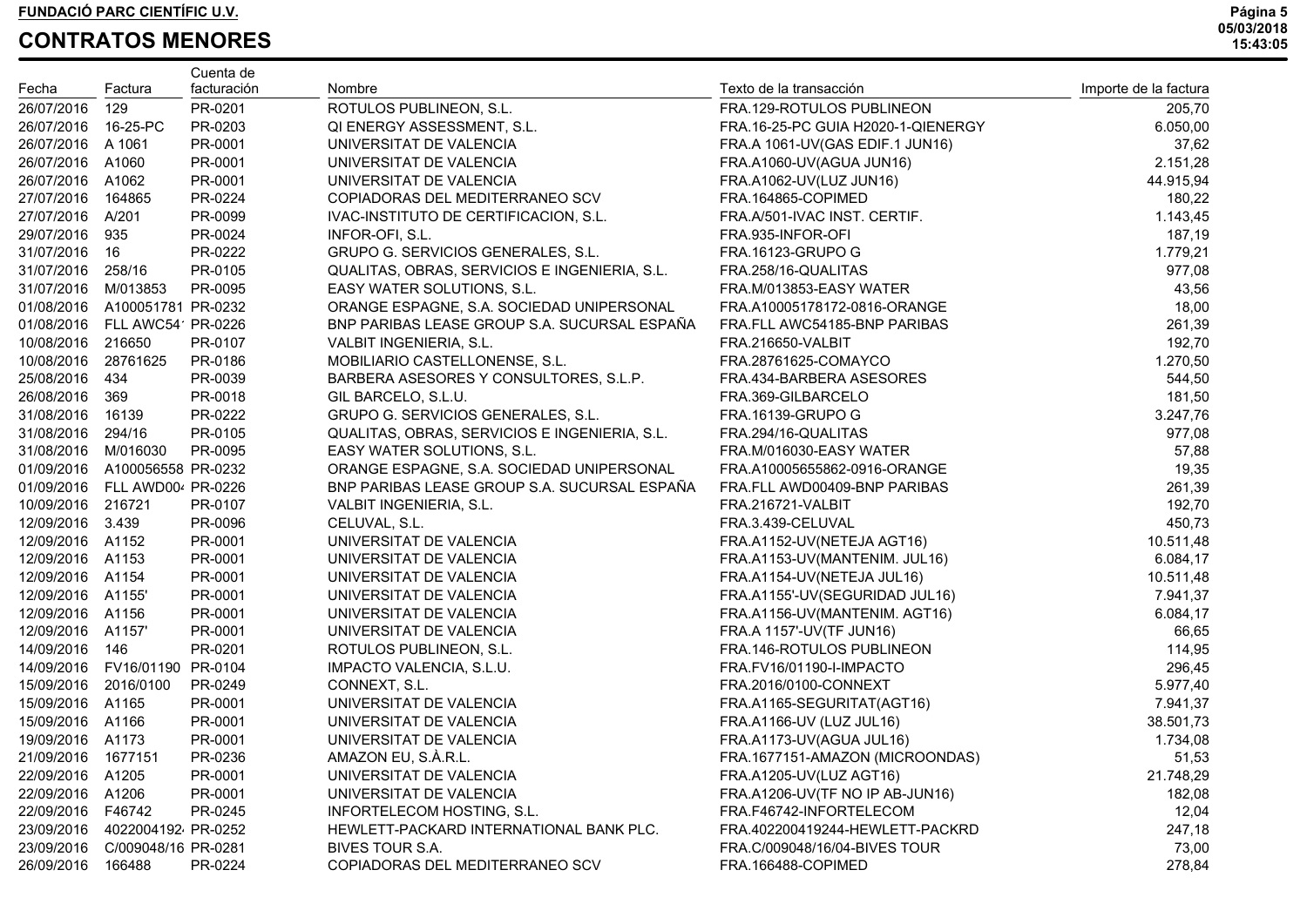| Fecha               | Factura                         | Cuenta de<br>facturación | Nombre                                         | Texto de la transacción                      | Importe de la factura |
|---------------------|---------------------------------|--------------------------|------------------------------------------------|----------------------------------------------|-----------------------|
| 28/09/2016          | 16356                           | PR-0250                  | SIROPPE SC                                     | FRA.16356-SIROPPE                            | 2.728,55              |
| 28/09/2016 418      |                                 | PR-0018                  | GIL BARCELO, S.L.U.                            | FRA.418-GILBARCELO                           | 181,50                |
| 28/09/2016 525      |                                 | PR-0039                  | BARBERA ASESORES Y CONSULTORES, S.L.P.         | FRA.525-BARBERA ASESORES                     | 544,50                |
| 30/09/2016 1120     |                                 | PR-0024                  | INFOR-OFI, S.L.                                | FRA.1120-INFOR-OFI                           | 27,39                 |
| 30/09/2016 16156    |                                 | PR-0222                  | GRUPO G. SERVICIOS GENERALES, S.L.             | <b>FRA.16156-GRUPO G</b>                     | 2.061,62              |
| 30/09/2016 341/16   |                                 | PR-0105                  | QUALITAS, OBRAS, SERVICIOS E INGENIERIA, S.L.  | FRA.341/16-QUALITAS                          | 977,08                |
|                     | 30/09/2016  5600042449  PR-0015 |                          | FERROVIAL SERVICIOS, S.A.                      | FRA.56000424499-FERROVIAL                    | 474,73                |
| 30/09/2016 M/018394 |                                 | PR-0095                  | EASY WATER SOLUTIONS, S.L.                     | FRA.M/018394-EASY WATER                      | 43,56                 |
|                     | 01/10/2016 5600048518 PR-0015   |                          | FERROVIAL SERVICIOS, S.A.                      | FRA.5600048518-FERROVIAL                     | 6.050,00              |
| 04/10/2016 A1264    |                                 | PR-0001                  | UNIVERSITAT DE VALENCIA                        | FRA.A1264-UV(AGUA AGT16)                     | 2.309,10              |
| 04/10/2016 A1265    |                                 | PR-0001                  | UNIVERSITAT DE VALENCIA                        | FRA.A1265-UV(GAS JUL16)                      | 145,23                |
| 04/10/2016 A1266    |                                 | PR-0001                  | UNIVERSITAT DE VALENCIA                        | FRA.A1266-UV(GAS JUL16)                      | 28,68                 |
| 05/10/2016 126/2016 |                                 | PR-0238                  | ASOCIACION DE PARQ. CIENTIFICOS Y TECNOLOGICOS | FRA.126/2016-APTE                            | 1.723,29              |
|                     | 05/10/2016 FLL AWD27: PR-0226   |                          | BNP PARIBAS LEASE GROUP S.A. SUCURSAL ESPAÑA   | FRA.FLL AWD27321-BNP PARIBAS                 | 261,39                |
|                     | 06/10/2016 A100061325 PR-0232   |                          | ORANGE ESPAGNE, S.A. SOCIEDAD UNIPERSONAL      | FRA.A10006132502-1016-ORANGE                 | 18,63                 |
|                     | 08/10/2016  4022004235 PR-0252  |                          | HEWLETT-PACKARD INTERNATIONAL BANK PLC.        | FRA.402200423558-HEWLETT-PACKARD             | 247,18                |
| 10/10/2016 216808   |                                 | PR-0107                  | VALBIT INGENIERIA, S.L.                        | FRA.216808-VALBIT                            | 192,70                |
|                     | 15/10/2016 FV16/01017 PR-0104   |                          | IMPACTO VALENCIA, S.L.U.                       | FRA.FV16/01017-I-IMPACTO                     | 889,35                |
| 18/10/2016 68361351 |                                 | PR-0253                  | ELECNOR, S.A.                                  | FRA.68361351-ELECNOR                         | 164,06                |
| 19/10/2016 A1398    |                                 | PR-0001                  | UNIVERSITAT DE VALENCIA                        | FRA.A1398-UV(MANTENIM. SEPT16)               | 6.084,17              |
| 19/10/2016 A1399    |                                 | PR-0001                  | UNIVERSITAT DE VALENCIA                        | FRA.A1399-UV(NETEJA SEPT16)                  | 10.511,48             |
| 19/10/2016 A1400    |                                 | PR-0001                  | UNIVERSITAT DE VALENCIA                        | FRA.A1400-UV(SEGURITAT SEPT16)               | 7.941,37              |
| 25/10/2016 469      |                                 | PR-0018                  | GIL BARCELO, S.L.U.                            | FRA.469-GIL BARCELO                          | 181,50                |
| 26/10/2016 167375   |                                 | PR-0224                  | COPIADORAS DEL MEDITERRANEO SCV                | FRA.167375-COPIMED                           | 313,32                |
| 26/10/2016 262      |                                 | PR-0254                  | BIG BAN ANGELS-ASOC.DE INVERSORES PRIVADOS     | FRA.262-BIG BAN ANGELS-ASOCIACION DE INVERSO | 60,00                 |
| 31/10/2016 16173    |                                 | PR-0222                  | GRUPO G. SERVICIOS GENERALES, S.L.             | <b>FRA.16173-GRUPO G</b>                     | 1.694,48              |
| 31/10/2016 20353/04 |                                 | PR-0098                  | VILLAROSCAR, S.L.                              | FRA.20353/04-VILLAROSCAR(MENSAPACKET)        | 22,20                 |
| 31/10/2016 383/16   |                                 | PR-0105                  | QUALITAS, OBRAS, SERVICIOS E INGENIERIA, S.L.  | FRA.383/16-QUALITAS                          | 977,08                |
| 31/10/2016 M/020843 |                                 | PR-0095                  | EASY WATER SOLUTIONS, S.L.                     | FRA.M/020843-EASY WATER                      | 48,40                 |
|                     | 01/11/2016 A100066153 PR-0232   |                          | ORANGE ESPAGNE, S.A. SOCIEDAD UNIPERSONAL      | FRA.A10006615356-1116-ORANGE                 | 18,19                 |
|                     | 01/11/2016 FLLAWD935 PR-0226    |                          | BNP PARIBAS LEASE GROUP S.A. SUCURSAL ESPAÑA   | FRA.FLLAWD93577-BNP PARIBAS                  | 261,39                |
| 02/11/2016 F48088   |                                 | PR-0245                  | INFORTELECOM HOSTING, S.L.                     | FRA.F48088-INFORTELECOM(HOUSING)             | 384,78                |
| 03/11/2016 039/2016 |                                 | PR-0255                  | FRANCISCO R. TORRES CARRETON                   | FRA.039/2016-PACO TORRES                     | 2.722,25              |
| 03/11/2016 2530     |                                 | PR-0258                  | DISSAI ROTULACIO, S.L.                         | FRA.2530-DISSAI ROTULACIO                    | 3.598,54              |
| 04/11/2016 404/16   |                                 | PR-0105                  | QUALITAS, OBRAS, SERVICIOS E INGENIERIA, S.L.  | FRA.404/16-QUALITAS                          | 1.210,00              |
| 04/11/2016 68361261 |                                 | PR-0253                  | ELECNOR, S.A.                                  | FRA.68361261-ELECNOR                         | 128,62                |
|                     | 05/11/2016  4022004297  PR-0252 |                          | HEWLETT-PACKARD INTERNATIONAL BANK PLC.        | FRA.402200429753-HEWLETT-PACKARD             | 247,18                |
| 07/11/2016 407/16   |                                 | PR-0105                  | QUALITAS, OBRAS, SERVICIOS E INGENIERIA, S.L.  | FRA.407/16-QUALITAS                          | 7.323,53              |
| 07/11/2016 A1489    |                                 | PR-0001                  | UNIVERSITAT DE VALENCIA                        | FRA.A1489-UV(AGUA SEPT16)                    | 2.296,26              |
| 07/11/2016 A1490    |                                 | PR-0001                  | UNIVERSITAT DE VALENCIA                        | FRA.A1490-U.V(GAS AGT16)                     | 163,14                |
| 07/11/2016          | A1491                           | PR-0001                  | UNIVERSITAT DE VALENCIA                        | FRA.A1491-U.V(GAS SEPT16)                    | 105,87                |
| 07/11/2016          | A1492                           | PR-0001                  | UNIVERSITAT DE VALENCIA                        | FRA.A1492-U.V(LUZ SEPT16)                    | 5.615,24              |
| 08/11/2016          | 1285                            | PR-0024                  | INFOR-OFI, S.L.                                | FRA.1285-INFOR-OFI                           | 363,00                |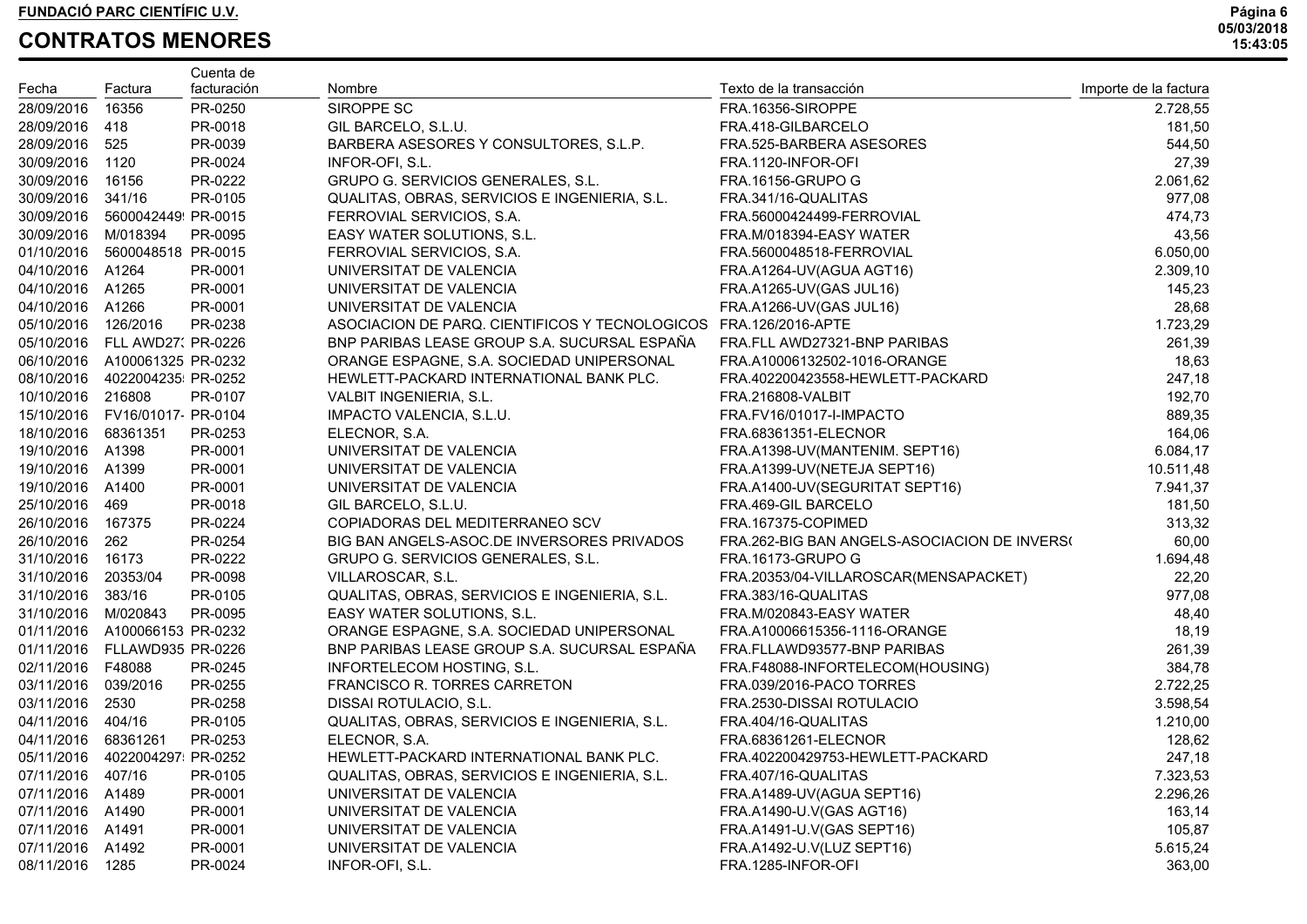|                      |                                 | Cuenta de   |                                                                                           |                                                |                       |
|----------------------|---------------------------------|-------------|-------------------------------------------------------------------------------------------|------------------------------------------------|-----------------------|
| Fecha                | Factura                         | facturación | Nombre                                                                                    | Texto de la transacción                        | Importe de la factura |
| 08/11/2016           | 161911                          | PR-0209     | ARTESANIA BORDADA, S.L.U                                                                  | FRA.161911-ARTESANIA BORDADA                   | 154,52                |
|                      | 08/11/2016  16-25-PC 2  PR-0203 |             | QI ENERGY ASSESSMENT, S.L.                                                                | FRA.16-25-PC GUIA H2020-2-QIENERGY             | 6.050,00              |
| 08/11/2016 B1146     |                                 | PR-0259     | G2DISSENY C.B.                                                                            | FRA.B1146-G2DISSENY                            | 2.014,00              |
| 09/11/2016 16        |                                 | PR-0266     | ANDRES OCHANDO CAPAPE                                                                     | FRA.16-ANDRES OCHANDO(PENSATIMPRES)            | 4.781,07              |
| 09/11/2016 A 1513    |                                 | PR-0001     | UNIVERSITAT DE VALENCIA                                                                   | FRA.A1513-UV(LIMPIEZA OCT16)                   | 10.511,48             |
| 09/11/2016 A1511     |                                 | PR-0001     | UNIVERSITAT DE VALENCIA                                                                   | FRA.A1511-UV(LUZ OCT16)                        | 25.348,13             |
| 09/11/2016 A1512     |                                 | PR-0001     | UNIVERSITAT DE VALENCIA                                                                   | FRA.A1512-UV(MANTENIM. OCT16)                  | 6.084,17              |
| 09/11/2016 A1514     |                                 | PR-0001     | UNIVERSITAT DE VALENCIA                                                                   | FRA.A1514-UV(SEGURITAT OCT16)                  | 7.941,37              |
|                      | 10/11/2016 16-25-PC 3           | PR-0203     | QI ENERGY ASSESSMENT, S.L.                                                                | FRA.16-25-PC GUIA H2020-3-QIENERGY             | 4.356,00              |
| 10/11/2016 16429     |                                 | PR-0250     | SIROPPE SC                                                                                | FRA.16429-SIROPE                               | 2.728,55              |
| 10/11/2016 216900    |                                 | PR-0107     | VALBIT INGENIERIA, S.L.                                                                   | <b>FRA.216900-VALBIT</b>                       | 192,70                |
| 10/11/2016 F1000193  |                                 | PR-0265     | NECTAR ESTUDIO, S.L.                                                                      | FRA.F1000193-NECTAR                            | 2.389,75              |
| 11/11/2016 178       |                                 | PR-0201     | ROTULOS PUBLINEON, S.L.                                                                   | FRA.178-PUBLINEON                              | 901,45                |
| 11/11/2016 1872/2016 |                                 | PR-0151     | MIGUEL LORENZO SANCHEZ                                                                    | FRA.1872/2016-MIGUEL LORENZO                   | 413,40                |
| 11/11/2016 2016/0127 |                                 | PR-0249     | CONNEXT, S.L.                                                                             | FRA.2016/0127-CONNEXT                          | 5.977,40              |
| 11/11/2016 216906    |                                 | PR-0107     | VALBIT INGENIERIA, S.L.                                                                   | <b>FRA.216906-VALBIT</b>                       | 600,16                |
| 11/11/2016 650       |                                 | PR-0267     | <b>INKNOWATION IPCI, S.L.</b>                                                             | FRA.650-INKNOWATION                            | 12.947,00             |
|                      | 11/11/2016 FV16/01522 PR-0104   |             | IMPACTO VALENCIA, S.L.U.                                                                  | FRA.FV16/01522-I-IMPACTO                       | 456,70                |
| 11/11/2016 IS 51835  |                                 | PR-0256     | FEDERACION DE GREMIOS DE EDITORES DE ESPAÑA                                               | FRA.IS 51835-FEDER.DE GREMIOS DE EDITORES DE   | 45,00                 |
| 11/11/2016 IS 51852  |                                 | PR-0256     | FEDERACION DE GREMIOS DE EDITORES DE ESPAÑA                                               | FRA.IS 51852-FEDER.DE GREMIOS DE EDITORES DE   | 45,00                 |
| 14/11/2016 4552      |                                 | PR-0096     | CELUVAL, S.L.                                                                             | FRA.4552-CELUVAL                               | 450,73                |
| 14/11/2016 639       |                                 | PR-0260     | INVITRODESIGN, S.L.U.                                                                     | FRA.639-INVITRODESIGN                          | 1.905,75              |
| 14/11/2016 640       |                                 | PR-0260     | INVITRODESIGN, S.L.U.                                                                     | FRA.640-INVITRODESIGN                          | 6.160,11              |
| 14/11/2016 F48590    |                                 | PR-0245     | INFORTELECOM HOSTING, S.L.                                                                | FRA.F48590-INFORTELECOM                        | 12,04                 |
| 15/11/2016 1294      |                                 | PR-0024     | INFOR-OFI, S.L.                                                                           | FRA.1294-INFOR-OFI                             | 677,60                |
| 15/11/2016           | 16/00035                        | PR-0257     | HACHEBE, S.C.P.                                                                           | FRA.16/00035-HACHEBE                           | 320,65                |
| 15/11/2016 179       |                                 | PR-0201     | ROTULOS PUBLINEON, S.L.                                                                   | FRA.179-PUBLINEON                              | 792,55                |
| 15/11/2016 A13840    |                                 | PR-0244     | IMPRENTA RAPIDA LLORENS, S.L.                                                             | FRA.A13840-IMPRENTA LLORENS                    | 121,00                |
|                      | 15/11/2016 ASE/16/0082 PR-0160  |             | ESAM TECNOLOGIA, S.L.                                                                     | FRA.ASE/16/0082-ESAM                           | 1.627,45              |
| 16/11/2016           | 2016/11521 PR-0223              |             | REGISTRO MERCANTIL DE VALENCIA                                                            | FRA.2016/11521-REGISTRO MERCANTIL DE VALENC    | 152,47                |
| 16/11/2016           | 2016/13142 PR-0223              |             | REGISTRO MERCANTIL DE VALENCIA                                                            | DEPOSITOS DE CUENTAS 30/09/2016                | 181,06                |
| 16/11/2016           | 2016/3298                       | PR-0262     | REGISTRO MERCANTIL DE A CORUÑA (JUAN CARLOS G( DEPOSITOS DE CUENTAS 31/08/2016            |                                                | 9,53                  |
| 16/11/2016           | 2016/3746                       | PR-0262     | REGISTRO MERCANTIL DE A CORUÑA (JUAN CARLOS G(FRA.2016/3746-REGISTRO MERCANTIL DE A CORUÑ |                                                | 9,53                  |
| 16/11/2016           | 2016/47909 PR-0263              |             | REGISTRO MERCANTIL DE MADRID                                                              | FRA.2016/47909-REGISTRO MERCANTIL DE MADRID    | 9,53                  |
| 16/11/2016 A14122    |                                 | PR-0244     | IMPRENTA RAPIDA LLORENS, S.L.                                                             | FRA.A14122-IMPRENTA LLORENS                    | 71,39                 |
| 16/11/2016 F160839   |                                 | PR-0030     | GESTIO DE PROJECTES UNIVERSITARIS FGUV, S.L.                                              | FRA.F160839-LA TENDA                           | 139,15                |
|                      | 17/11/2016 V/11000512/ PR-0268  |             | VIAJES TRANSVIA TOURS, S.L.                                                               | FRA.V/11000512/16-VIAJES TRANSVIA              | 414,00                |
| 23/11/2016 24819273  |                                 | PR-0236     | AMAZON EU, S.À.R.L.                                                                       | FRA.24819273-AMAZON(TECLADO-RATON)             | 18,25                 |
| 24/11/2016           | 2942                            | PR-0274     | TALUDIA COOP. V.                                                                          | SUMINISTRO, INST. Y CERTF. BARANDILLAS E1 Y E2 | 21.033,88             |
| 24/11/2016           | 2943                            | PR-0274     | TALUDIA COOP. V.                                                                          | AMPLIACION Y REUBICACION BARANDILLA FRA.294.   | 677,60                |
| 24/11/2016           | 9100477175 PR-0275              |             | IZASA HOSPITAL, S.L.U.                                                                    | FRA.9100477175-CONJUNTO DESA LIFELINE 2800     | 1.766,60              |
| 25/11/2016           | 521                             | PR-0018     | GIL BARCELO, S.L.U.                                                                       | FRA.521-GILBARCELO                             | 181,50                |
| 25/11/2016           | 651                             | PR-0039     | BARBERA ASESORES Y CONSULTORES, S.L.P.                                                    | FRA.651-BARBERA                                | 544,50                |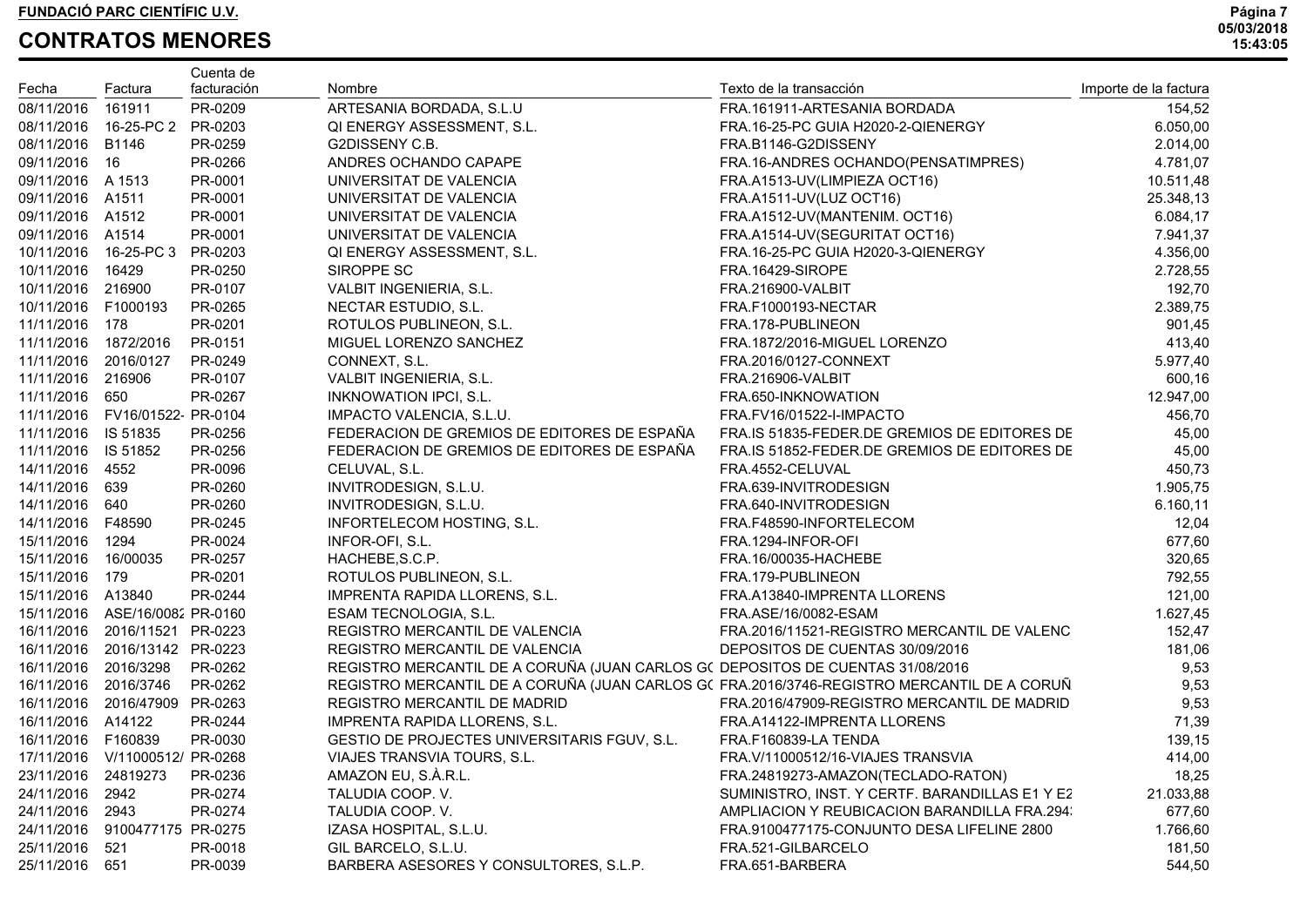| Fecha               | Factura                       | Cuenta de<br>facturación | Nombre                                                           | Texto de la transacción                   | Importe de la factura |
|---------------------|-------------------------------|--------------------------|------------------------------------------------------------------|-------------------------------------------|-----------------------|
| 25/11/2016          | FRA.REP41: PR-0272            |                          | <b>ALDACOM GMBH</b>                                              | LAMPARA PROYECTOR                         | 177,80                |
|                     | 25/11/2016 REP412751/ PR-0272 |                          | ALDACOM GMBH                                                     |                                           | $-177,80$             |
|                     | 25/11/2016 REP4127514 PR-0272 |                          | <b>ALDACOM GMBH</b>                                              | FRA.REP4127514-ALDACOM                    | 177,80                |
| 28/11/2016          | 168338                        | PR-0224                  | COPIADORAS DEL MEDITERRANEO SCV                                  | FRA.168338-COPIMED                        | 265,81                |
| 28/11/2016 A 1681   |                               | PR-0001                  | UNIVERSITAT DE VALENCIA                                          | FRA.A1681-UV(TF JUN16)                    | 80,80                 |
| 28/11/2016 A1679    |                               | PR-0001                  | UNIVERSITAT DE VALENCIA                                          | FRA.A1679-UV(TF AGT16)                    | 66,43                 |
| 28/11/2016 A1680    |                               | PR-0001                  | UNIVERSITAT DE VALENCIA                                          | FRA.A1680-UV(AGUA OCT16)                  | 1.672,19              |
| 28/11/2016 A1682    |                               | PR-0001                  | UNIVERSITAT DE VALENCIA                                          | FRA.A1682-UV(TF SEPT16)                   | 67,82                 |
| 28/11/2016 F49021   |                               | PR-0245                  | INFORTELECOM HOSTING, S.L.                                       | FRA.F49021-INFORTELECOM(DOMINIO PCUV.ES)  | 14,46                 |
| 30/11/2016 1410     |                               | PR-0024                  | INFOR-OFI, S.L.                                                  | FRA.1410-INFOR-OFI                        | 350,82                |
| 30/11/2016 426/16   |                               | PR-0105                  | QUALITAS, OBRAS, SERVICIOS E INGENIERIA, S.L.                    | FRA.426/16-QUALITAS                       | 977,08                |
| 30/11/2016 M/023266 |                               | PR-0095                  | EASY WATER SOLUTIONS, S.L.                                       | FRA.M/023266-EASY WATER                   | 41,24                 |
|                     | 01/12/2016 A100070984 PR-0232 |                          | ORANGE ESPAGNE, S.A. SOCIEDAD UNIPERSONAL                        | FRA.A10007098408-1216-ORANGE              | 18,00                 |
|                     | 01/12/2016 FLL AWE24( PR-0226 |                          | BNP PARIBAS LEASE GROUP S.A. SUCURSAL ESPAÑA                     | FRA.FLL AWE24603-BNP PARIBAS              | 261,39                |
| 10/12/2016 216980   |                               | PR-0107                  | VALBIT INGENIERIA, S.L.                                          | <b>FRA.216980-VALBIT</b>                  | 192,70                |
| 13/12/2016 800      |                               | PR-0083                  | ALBOGARDEN, S.L.                                                 | FRA.800-ALBOGARDEN                        | 42,50                 |
| 14/12/2016 035503   |                               | PR-0176                  | CAMARA VALENCIA                                                  | FRA.035503-CAMARA VALENCIA(CURSO)         | 1.360,00              |
| 16/12/2016 1096     |                               | PR-0273                  | MARIA DEL MAR RODRIGO MOR(A LA LLUNA EVENTS)                     | FRA.1096-A LA LLUNA EVENTS(CYC)           | 250,00                |
| 16/12/2016 A1764    |                               | PR-0001                  | UNIVERSITAT DE VALENCIA                                          | FRA.A1764-UV(SERVICIO INFORMADORES NOV16) | 1.410,74              |
| 16/12/2016 A1765    |                               | PR-0001                  | UNIVERSITAT DE VALENCIA                                          | FRA.A1765-UV (MANT NOV16)                 | 6.084,17              |
| 16/12/2016 A1766    |                               | PR-0001                  | UNIVERSITAT DE VALENCIA                                          | FRA.A1766-UV(LIMPIEZA NOV16)              | 10.511,48             |
| 16/12/2016 A1767    |                               | PR-0001                  | UNIVERSITAT DE VALENCIA                                          | FRA.A1767-UV(SEGURIDAD NOV16)             | 7.941,37              |
| 21/12/2016          | 1222                          | PR-0276                  | MAMRICH, C.B.                                                    | FRA.1222-MAMRICH,C.B.                     | 1.760,00              |
| 21/12/2016 34/2016  |                               | PR-0277                  | INSTITUTO VALENCIANO DE FORMACION EN EMERGENC FRA.34/2016-IVAFER |                                           | 975,00                |
| 21/12/2016 A1779    |                               | PR-0001                  | UNIVERSITAT DE VALENCIA                                          | FRA.A1779-UV (COSTE FIJO TF 2016)         | 390,00                |
| 21/12/2016 A1780    |                               | PR-0001                  | UNIVERSITAT DE VALENCIA                                          | FRA.A1780-UV(LUZ NOV16)                   | 21.856,75             |
| 21/12/2016 A1781    |                               | PR-0001                  | UNIVERSITAT DE VALENCIA                                          | FRA.A1781-UV (AGUA NOV16)                 | 1.656,61              |
| 21/12/2016 A1782    |                               | PR-0001                  | UNIVERSITAT DE VALENCIA                                          | FRA.A1782-UV(GAS OCT16)                   | 211,17                |
|                     | 22/12/2016 69525/2016         | PR-0185                  | VALORA PREVENCION, S.L.                                          | FRA.69525/2016-VALORA PREVENCION          | 149,80                |
| 23/12/2016 A1789    |                               | PR-0001                  | UNIVERSITAT DE VALENCIA                                          | FRA.A1789-UV(GAS NOV16)                   | 1.143,38              |
| 26/12/2016 711      |                               | PR-0039                  | BARBERA ASESORES Y CONSULTORES, S.L.P.                           | FRA.711-BARBERA                           | 544,50                |
| 27/12/2016 573      |                               | PR-0018                  | GIL BARCELO, S.L.U.                                              | FRA.573-GILBARCELO                        | 181,50                |
| 29/12/2016 A1827    |                               | PR-0001                  | UNIVERSITAT DE VALENCIA                                          | FRA.A1827-UV(INFORMADORES ACCESOS DIC16)  | 1.274,88              |
| 29/12/2016 A1828    |                               | PR-0001                  | UNIVERSITAT DE VALENCIA                                          | FRA.A1828-UV(MANT. DIC16)                 | 6.084,18              |
| 29/12/2016 A1829    |                               | PR-0001                  | UNIVERSITAT DE VALENCIA                                          | FRA.A1829-UV(LIMPIEZA DIC16)              | 10.511,50             |
| 29/12/2016 A1830    |                               | PR-0001                  | UNIVERSITAT DE VALENCIA                                          | FRA.A1830-UV(SEGURIDAD DIC16)             | 7.941,40              |
| 29/12/2016 A1832'   |                               | PR-0001                  | UNIVERSITAT DE VALENCIA                                          | FRA.A1832'-UV(LUZ DIC16)                  | 25.853,83             |
| 29/12/2016 A1837    |                               | PR-0001                  | UNIVERSITAT DE VALENCIA                                          | FRA.A1837-UV(TF NOV16)                    | 102,46                |
| 29/12/2016          | A1838                         | PR-0001                  | UNIVERSITAT DE VALENCIA                                          | FRA.A1838-UV(TF OCT16)                    | 47,66                 |
| 30/12/2016          | 16FV008/00 PR-0280            |                          | EUROCONTROL, S.A.                                                | FRA.16FV008/00851-EUROCONTROL             | 320,65                |
| 31/12/2016          | 078/16                        | PR-0278                  | EPIGRAM DEVELOPMENT, S.L.                                        | FRA.078/16-EPIGRAM                        | 181,50                |
| 31/12/2016          | 466/16                        | PR-0105                  | QUALITAS, OBRAS, SERVICIOS E INGENIERIA, S.L.                    | FRA.466/16-QUALITAS                       | 977,08                |
| 31/12/2016          | LBY-510002 PR-0015            |                          | FERROVIAL SERVICIOS, S.A.                                        | FRA.LBY-5100026561-FERROVIAL              | 983,11                |